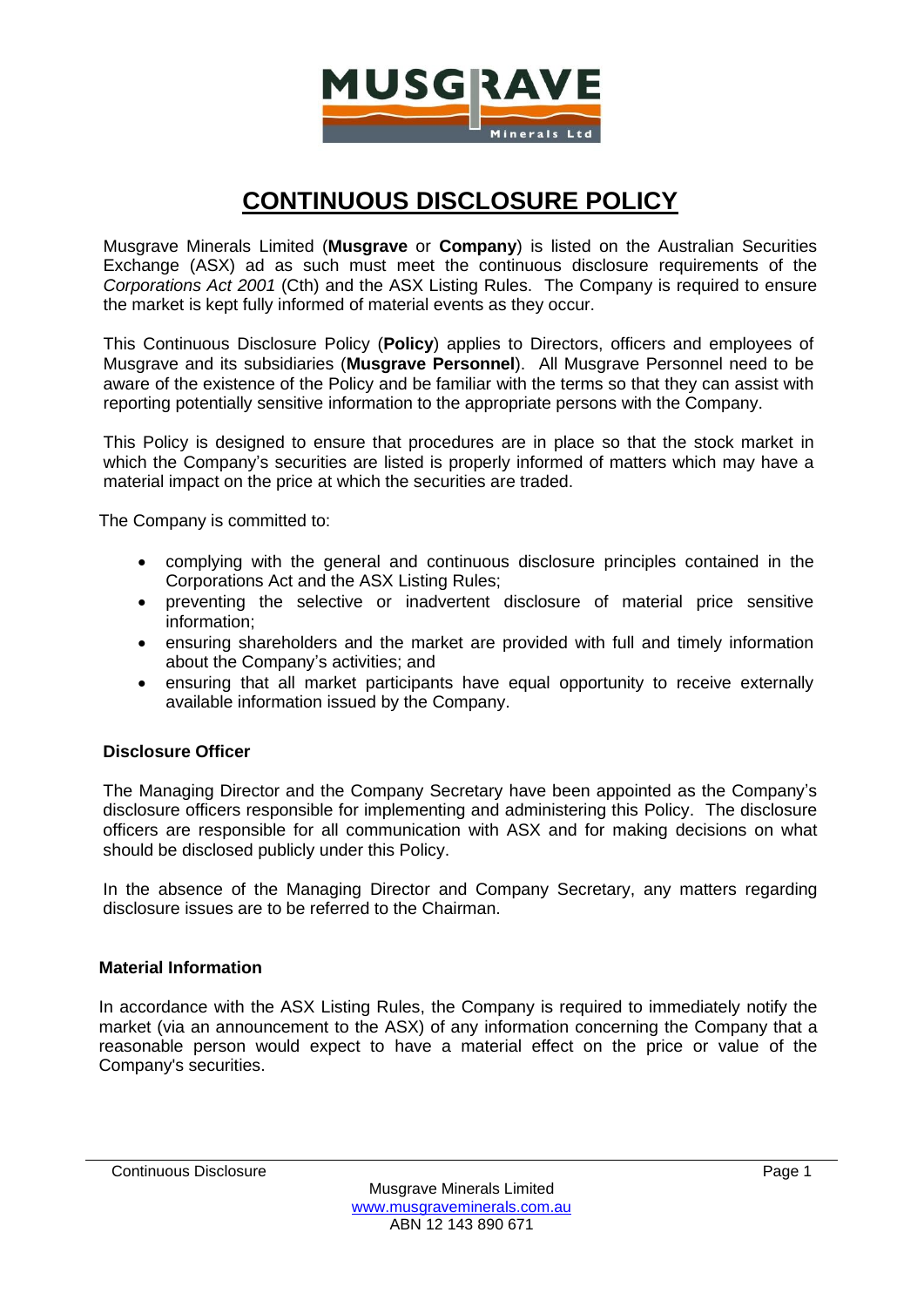

Price-sensitive information is any information which if it were generally available, a reasonable person would expect it to have a material effect on the price or value of the Company's securities, or would be likely to influence persons who commonly invest in in deciding whether to buy or sell the Company's securities.

However information need not be disclosed if:

(a) one or more of the following 5 situations applies:

- 1. It would be a breach of a law to disclose the information;
- 2. The information concerns an incomplete proposal or negotiation;
- 3. The information comprises matters of supposition or is insufficiently definite to warrant disclosure;
- 4. The information is generated for the internal management purposes of the Group; or
- 5. The information is a trade secret; and
- (b) the information is confidential and ASX has not formed the view that the information has ceased to be confidential; and
- (c) a reasonable person would not expect the information to be disclosed.

The Company is also required to disclose information if asked to do so by the ASX, to correct or prevent a false market.

Note that the Company is deemed to have become aware of information where a director or executive officer has, or ought to have, come into possession of the information in the course of the performance of his or her duties as a director or executive officer.

It is the responsibility of each director, officer and employee to advise any of the Managing Director or Company Secretary immediately of any information about the Company that the person is aware of that has not been released to the ASX and that might be price sensitive. It is also their responsibility to immediately advise any of the Managing Director or Company Secretary if they become aware of circumstances that may make or has made any publicly released price sensitive information likely to be or in fact inaccurate (such as a forward looking statement), so that a correcting statement may be released as soon as possible.

If a person is unsure about the importance or relevance of the information which has become known, the information should be reported to the Managing Director or Company Secretary so that a decision may be made about whether or not, to disclose the information to the ASX.

# **Review of communications for disclosure**

The disclosure officers will review all communications to the market to ensure that they are full and accurate and comply with the Company's obligations. Such communications may include:

- a) media releases;
- b) analyst, investor or other presentations;
- c) prospectuses; and
- d) other corporate publications.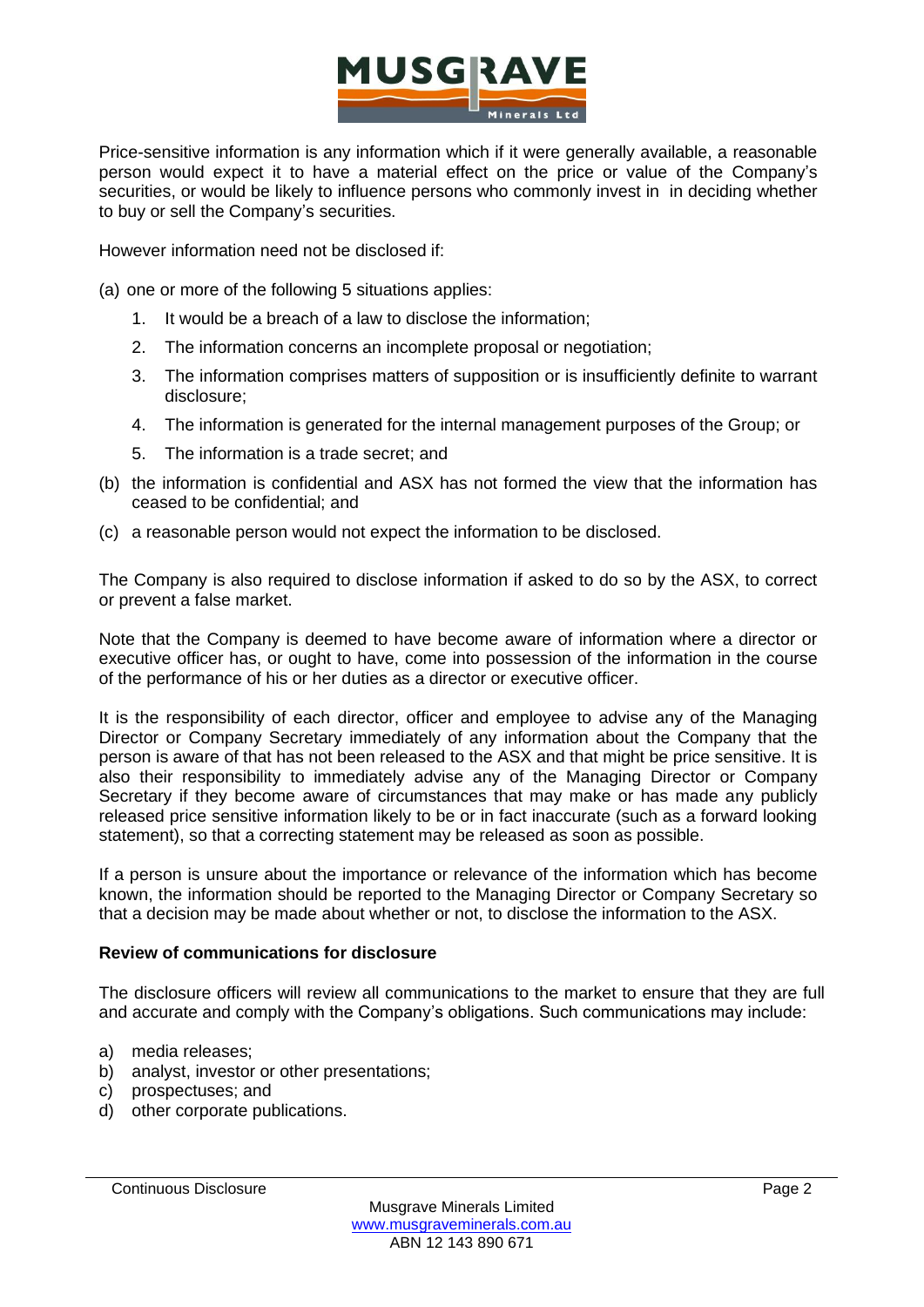

Examples of information or events that are likely to require disclosure include:

- a) financial performance and material changes in financial performance or projected financial performance;
- b) changes in relation to Directors and Senior Executives, including changes in the terms of employment of the Managing Director and the independence of Directors;
- c) mergers, acquisitions, divestments, joint ventures or material changes in assets;
- d) giving or receiving a notice of intention to make a takeover;
- e) significant developments in new projects or ventures;
- f) material changes to the Company's security position;
- g) material information affecting joint venture partners, customers or non-wholly owned subsidiary companies;
- h) media or market speculation;
- i) analyst or media reports based on inaccurate or out of date information;
- j) industry issues which have, or which may have, a material impact on the Company; and
- k) decisions on significant issues affecting the Company by regulatory authorities.

Where there is any doubt as to whether an issue might materially affect the price or value of the Company's securities, the disclosure officers will assess the circumstances with appropriate senior executives and if necessary, seek external professional advice.

All presentations to analysts and investors will be released to the ASX and then included on the Company's website.

# **Authorised spokespersons**

The Company's authorised spokespersons are the Managing Director and Chairman, or other person authorised by the Board. In appropriate circumstances, the Managing Director may from time to time authorise other spokespersons on particular issues and those within their area of expertise.

No employees or consultants are permitted to comment publicly on matters confidential to the Company. Any information which is not public must be treated by employees and consultants as confidential until publicly released.

# **Reporting of disclosable information**

Once the requirement to disclose information has been determined, the disclosure officers are the only persons authorised to release that information to the ASX.

Information to be disclosed must be lodged immediately with the ASX. Any such information must not be released to the general public until the Company has received formal confirmation of lodgement by the ASX.

All information disclosed to the ASX in compliance with this policy should be promptly placed on the Company's website.

# **Market speculation and rumours**

As a guiding principle, the Company has a "no comment" policy on market speculation and rumours, which must be observed by all employees. However, the Company will comply with any request by the ASX to comment upon a market report or rumour.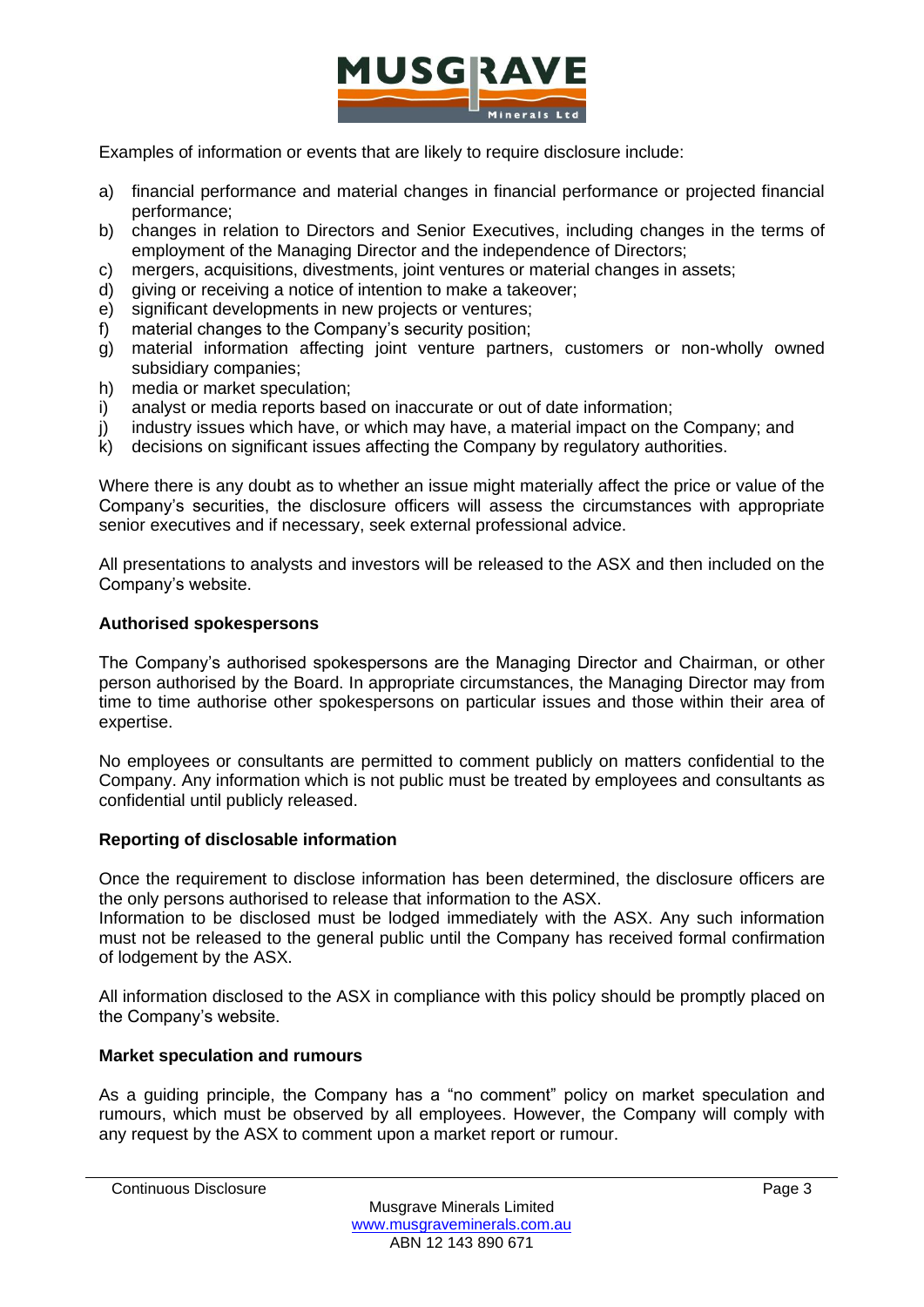

# **Trading halts**

The Company may request a trading halt to maintain orderly trading in the Company's securities and to manage any disclosure issues.

No employee of the Company is authorised to seek a trading halt except for the Disclosure Officers or the Chairman.

### **Meetings and group briefings with investors and analysts**

The Managing Director is primarily responsible for the Company's relationship with major shareholders, institutional investors and analysts and shall be the primary contacts for those parties.

Any written materials containing new price-sensitive information to be used in briefing media, institutional investors and analysts are lodged with ASX prior to the briefing commencing. Upon confirmation of receipt by ASX, the briefing material is posted to the Company's website. Briefing materials may also include information that may not strictly be required under continuous disclosure requirements.

The Company will not disclose price sensitive information in any meeting with an investor or analyst before formally disclosing it to the market. The Company considers that one-on-one discussions and meetings with investors and analysts are an important part of pro-active investor relations. However, the Company will only discuss previously disclosed information in such meetings.

### **Periods prior to release of financial results**

During the time between the end of the financial year or half year and the actual results release, the Company will not discuss financial performance, broker estimates and forecasts and, particularly, any pre-result analysis with stockbroking analysts, investors or the media, unless the information to be discussed has already been disclosed to the ASX.

#### **Web-based communication**

The Company's website features discrete sections for shareholders and investors to ensure that such information can be accessed by interested parties. Such information will include:

- (a) annual reports and results announcements;
- (b) all other company announcements made to the ASX;
- (c) speeches and support material given at investor conferences or presentations;
- (d) company profile and company contact details; and
- (e) all written information provided to investors or stockbroking analysts.

Announcements lodged with the ASX will be placed on the Company's website as soon as practicable after ASX confirms receipt of that information.

Shareholders may be offered the option of receiving information via e-mail instead of post.

The Company has a *Shareholder Communication Policy* which can be accessed from the Company's website.